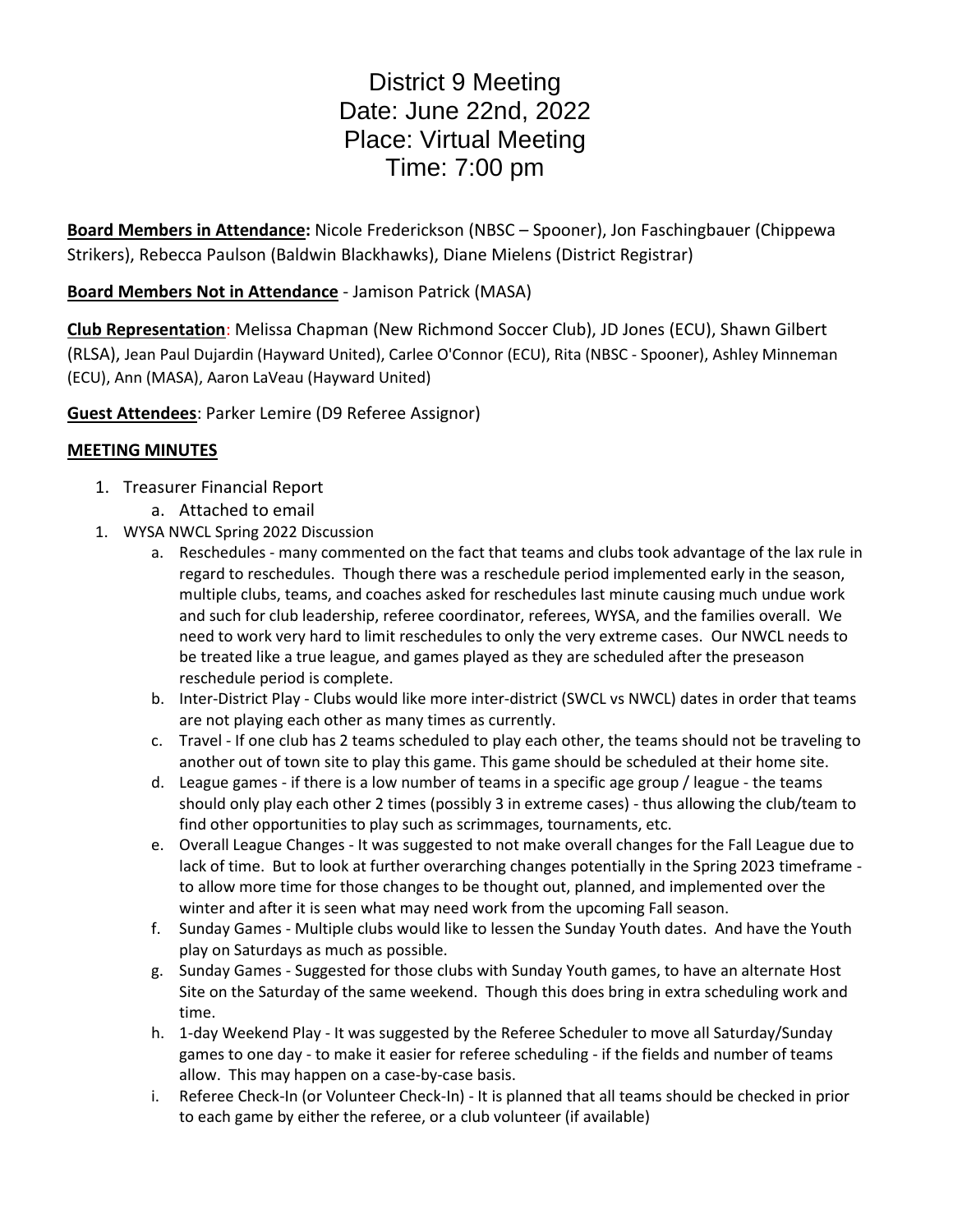- j. Time Between Games WYSA and Referee Scheduler will work on the proper time between scheduled games to allow Proper Check-in of teams
- 2. Referee Demand Discussion (Parker LeMire)
	- a. Referee demand for fall vs. spring, and rescheduling impacts
	- b. Discussion was had for the Fall that there will be limited (or no) ability to do last day reschedules due to the time and work demands to complete these. These will need to be completed within the reschedule window to start the season. Clubs should be prepared for this and prepare their teams for this as well.
	- c. A referee will be put in charge at each host site to monitor the days functions by the referee scheduler.
- 3. WYSA NWCL Fall Updates
	- a. NWCL Information (WYSA-Patrick)
		- 1. Applications Available July  $11<sup>th</sup>$  and due August  $1<sup>st</sup>$
		- 2. League Start Date: September 10
		- 3. League End Date: October 23rd
		- 4. 10U 15U teams will play on Saturday, with the high school age groups playing on Sundays.
		- 5. Email will go out in the upcoming weeks to secure hosting locations for league games.
		- 1. SWCL Inter-league Play-Dates Dates/Locations for NWCL vs SWCL date will be confirmed in the upcoming weeks with more information available at the time of application.
	- b. Preliminary Fall Host Site Date/Location
		- 1. A google doc will be created and sent out to club leadership for input on host dates and planned blackout dates within the week.
		- 2. The below Host Sites were discussed at the D9 Meeting.
		- 3. Youth
			- 1. 10 Sep Hayward (or alternately a CSSC 2nd date)
			- 2. 17 Sep Ashland (or alternately Rice Lake)
			- 3. 24 Sep CSSC (potentially Youth and HS Girls all on Saturday under discussion)
			- 4. 1 Oct ??New Richmond
			- 5. 8 Oct open
			- 6. 14-16 Oct Coulee Cup Lacrosse
			- 7. 22 Oct ???ECU
		- 4. High School Girls
			- 1. 11 Sep Hayward
			- 2. 18 Sep Ashland (or alternately Rice Lake)
			- 3. 25 Sep CSSC (potentially Youth and HS Girls all on Saturday under discussion)
			- 4. 2 Oct ??New Richmond
			- 5. 9 Oct open
			- 6. 14-16 Oct Coulee Cup Lacrosse
			- 7. 23 Oct potentially interleague date NWCL vs SWCL
		- 5. NOTE: Rice Lake and New Richmond said they were flexible with their potential host date.
		- 6. Membership would like to have five District 9 host sites/dates with 2 games per team per date.
- 5. Non-NWCL Jamborees
	- a. No non-NWCL Jamborees are planned for Fall 2022
	- b. All clubs are planning to play in the NWCL for Fall 2022
- 3. District 9 and Other Tournaments
	- a. Coulee Cup October 14-16, 2022
- 6. Fall Referee Fees (Current rates approved through Spring 2023 by Parker LeMire)
	- a. U10 \$26 Center only
	- b. U12 \$36 for Center, \$26 each for 2 AR's